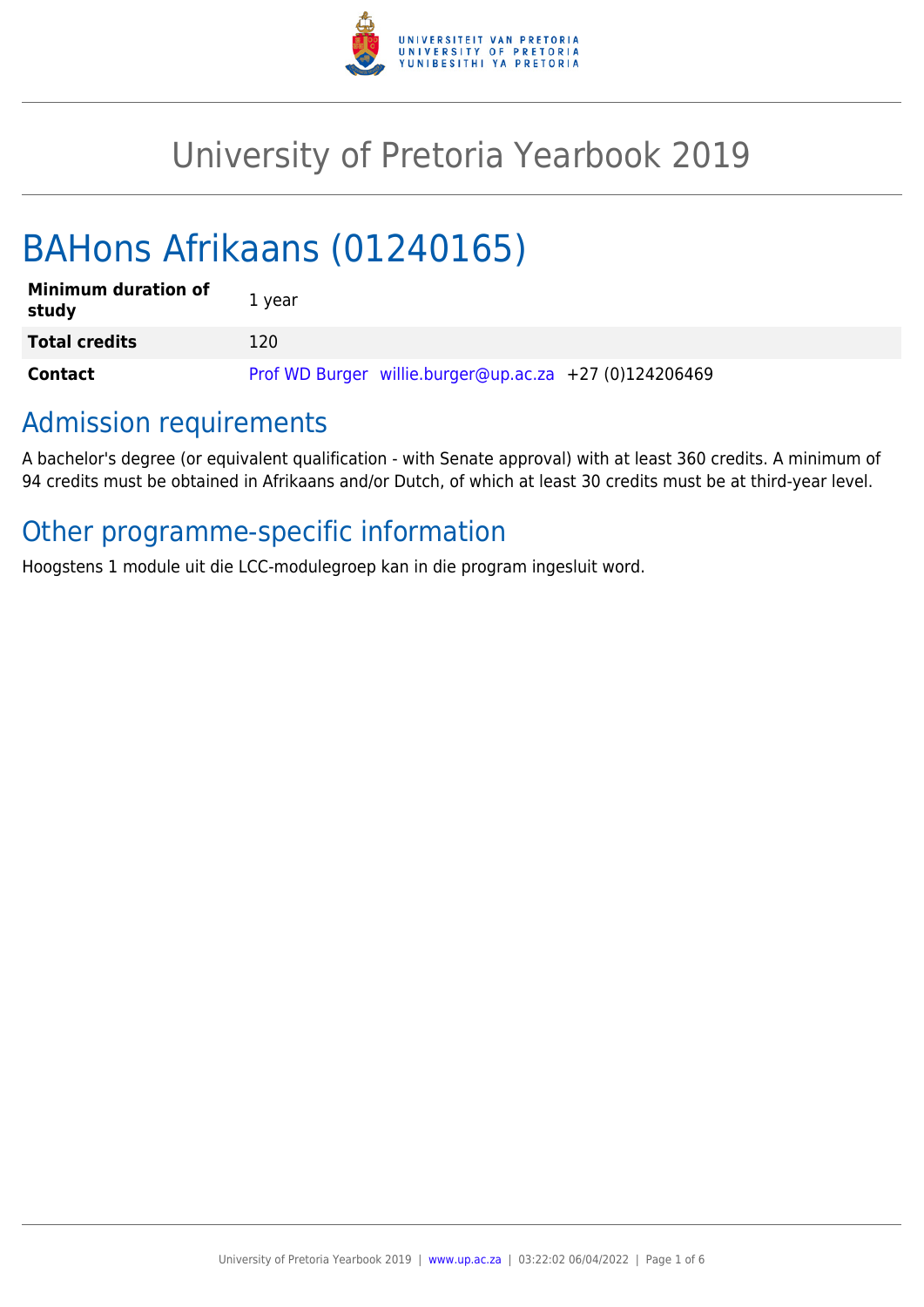

# Curriculum: Final year

# **Minimum credits: 120**

LCC 732 is verpligtend.

# **Core modules**

# **Afrikaanse skeppende skryfwerk 711 (AFR 711)**

| <b>Module credits</b>         | 20.00                            |
|-------------------------------|----------------------------------|
| <b>Prerequisites</b>          | No prerequisites.                |
| <b>Contact time</b>           | 1 lecture per week               |
| <b>Language of tuition</b>    | Module is presented in Afrikaans |
| <b>Department</b>             | Afrikaans                        |
| <b>Period of presentation</b> | Year                             |

## **Module content**

### Afrikaanse skeppende skryfwerk

Die vermoë om bellettristiese tekste (prosa en/of poësie) te kan skryf word ontwikkel deur die bestudering en toepassing van verskillende skryftegnieke en -strategieë in werkswinkelverband; vertaling van tekste; kritiese analise van gevestigde skrywers se werk mbt teks- en genrekenmerke en skryftegnieke; die skryf, herskryf en afronding van eie tekste; kritiese en kreatiewe beoordeling van eie en medestudente se tekste; bestudering van teorieë en opvattings oor kreatiwiteit en die skryfproses; kennis van die keurings- en publikasieproses en manuskripvoorbereiding.

# **Afrikaanse taalkunde (1) 714 (AFR 714)**

| 20.00                            |
|----------------------------------|
| No prerequisites.                |
| 1 lecture per week               |
| Module is presented in Afrikaans |
| Afrikaans                        |
| Year                             |
|                                  |

#### **Module content**

Afrikaanse historiese taalkunde

Teoretiese oorsig van taalverandering in die algemeen en meer spesifiek toegepas op die ontwikkeling van Afrikaans. Spesiale aandag word ook gewy aan standaardisering en die konstruksie van identiteit.

# **Afrikaanse taalkunde (2) 715 (AFR 715)**

| <b>Module credits</b> | 20.00                            |
|-----------------------|----------------------------------|
| <b>Prerequisites</b>  | No prerequisites.                |
| Language of tuition   | Module is presented in Afrikaans |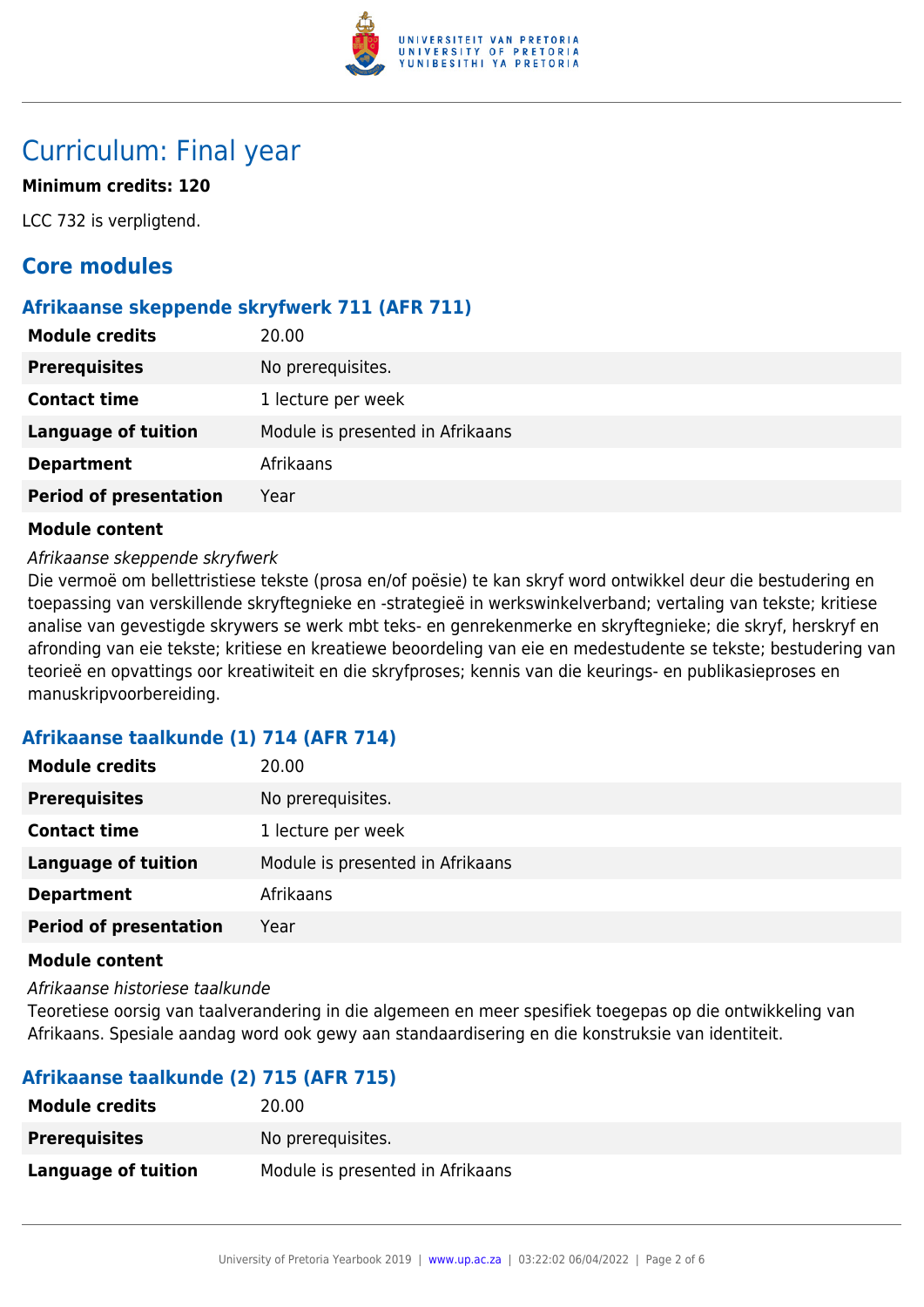

#### **Department** Afrikaans

## **Period of presentation** Year

## **Module content**

Die Afrikaanse semantiek, leksikale semantiek en leksikologie

'n Grondige oorsig word gegee oor die ontwikkeling van die onderskeie vakgebiede. Taal, betekenis en konteks word in samehang beskou. Die kognitiewe semantiek word in besonderhede behandel. Kwessies eie aan Afrikaanse taalverskynsels en woordeskat word aangeraak.

# **Afrikaanse taalkunde (3) 716 (AFR 716)**

| <b>Module credits</b>         | 20.00                            |
|-------------------------------|----------------------------------|
| <b>Prerequisites</b>          | No prerequisites.                |
| Language of tuition           | Module is presented in Afrikaans |
| <b>Department</b>             | Afrikaans                        |
| <b>Period of presentation</b> | Year                             |

### **Module content**

#### Kognitiewe grammatika:

Daar word gekyk na die vooronderstellings van die kognitiewe linguistiek en een van die beskrywingsraamwerke in die veld, kognitiewe grammatika, word indrigend bestudeer. Verskillende morfologiese en sintaktiese konstruksies word daarna vanuit hierdie raamwerk beskryf sodat studente uiteindelik in staat sal wees om sulke beskrywings selfstandig te doen.

# **Afrikaanse taalkunde (4) 717 (AFR 717)**

| <b>Module credits</b>         | 20.00                            |
|-------------------------------|----------------------------------|
| <b>Prerequisites</b>          | No prerequisites.                |
| <b>Language of tuition</b>    | Module is presented in Afrikaans |
| <b>Department</b>             | Afrikaans                        |
| <b>Period of presentation</b> | Year                             |

#### **Module content**

Rekenaarlinguistiek en korpuslinguistiek

Die maniere waarop die rekenaar ingespan word in hedendaagse Afrikaanse taalondersoek word bekyk. Die gebruik van elektroniese korpora in die opstel van byvoorbeeld taalverwerwingskursusse en in taalkundige ondersoeke van allerlei aard (semanties, sintakties, morfologies, ens) word ondersoek. Navorsingsprojek word onderneem.

# **Afrikaanse drama 718 (AFR 718)**

| <b>Module credits</b> | 20.00              |
|-----------------------|--------------------|
| <b>Prerequisites</b>  | No prerequisites.  |
| <b>Contact time</b>   | 1 lecture per week |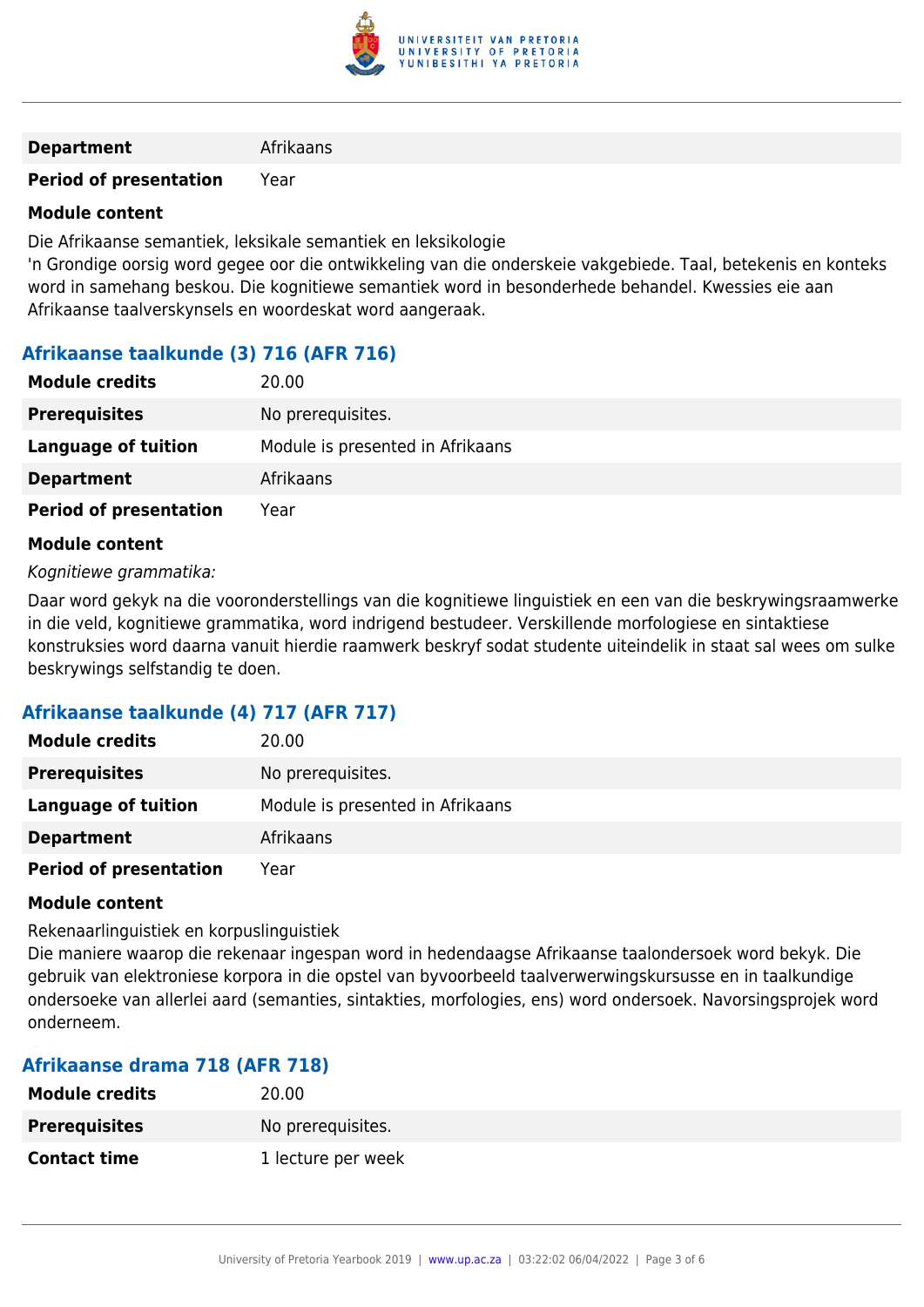

| Language of tuition           | Module is presented in Afrikaans |
|-------------------------------|----------------------------------|
| <b>Department</b>             | Afrikaans                        |
| <b>Period of presentation</b> | Year                             |
|                               |                                  |

#### **Module content**

'n Studie van die Afrikaanse drama met toespitsing op die Afrikaanse toneel, radio, televisie en film. In oorleg met die studente word leerplan bestaande uit aantal oeuvre- en tematologiese studies saamgestel.

# **Afrikaanse poësie 755 (AFR 755)**

| <b>Module credits</b>         | 20.00                            |
|-------------------------------|----------------------------------|
| <b>Prerequisites</b>          | No prerequisites.                |
| <b>Contact time</b>           | 1 lecture per week               |
| <b>Language of tuition</b>    | Module is presented in Afrikaans |
| <b>Department</b>             | Afrikaans                        |
| <b>Period of presentation</b> | Year                             |
|                               |                                  |

#### **Module content**

Voëlvlug oor die Afrikaanse poësie van voor 1900 tot vandag; sisteme, periodisering, kanon(s) en kanoniseringsmeganismes, (hedendaagse) benaderingswyses en leesstrategieë, tradisies, gesprekke, oeuvres; intensiewe bestudering van enkele oeuvres/digbundels en temas.

## **Afrikaanse prosa 756 (AFR 756)**

| <b>Module credits</b>         | 20.00                            |
|-------------------------------|----------------------------------|
| <b>Prerequisites</b>          | No prerequisites.                |
| <b>Contact time</b>           | 1 seminar per week               |
| <b>Language of tuition</b>    | Module is presented in Afrikaans |
| <b>Department</b>             | Afrikaans                        |
| <b>Period of presentation</b> | Year                             |
|                               |                                  |

#### **Module content**

Die vak behels seleksies uit die Afrikaanse prosatradisie. In oorleg met die studente word leerplan bestaande uit aantal oeuvre- en tematologiese studies saamgestel.

# **Nederlandse letterkunde 775 (AFR 775)**

| <b>Module credits</b> | 20.00                            |
|-----------------------|----------------------------------|
| <b>Prerequisites</b>  | No prerequisites.                |
| <b>Contact time</b>   | 2 lectures per week              |
| Language of tuition   | Module is presented in Afrikaans |
| <b>Department</b>     | Afrikaans                        |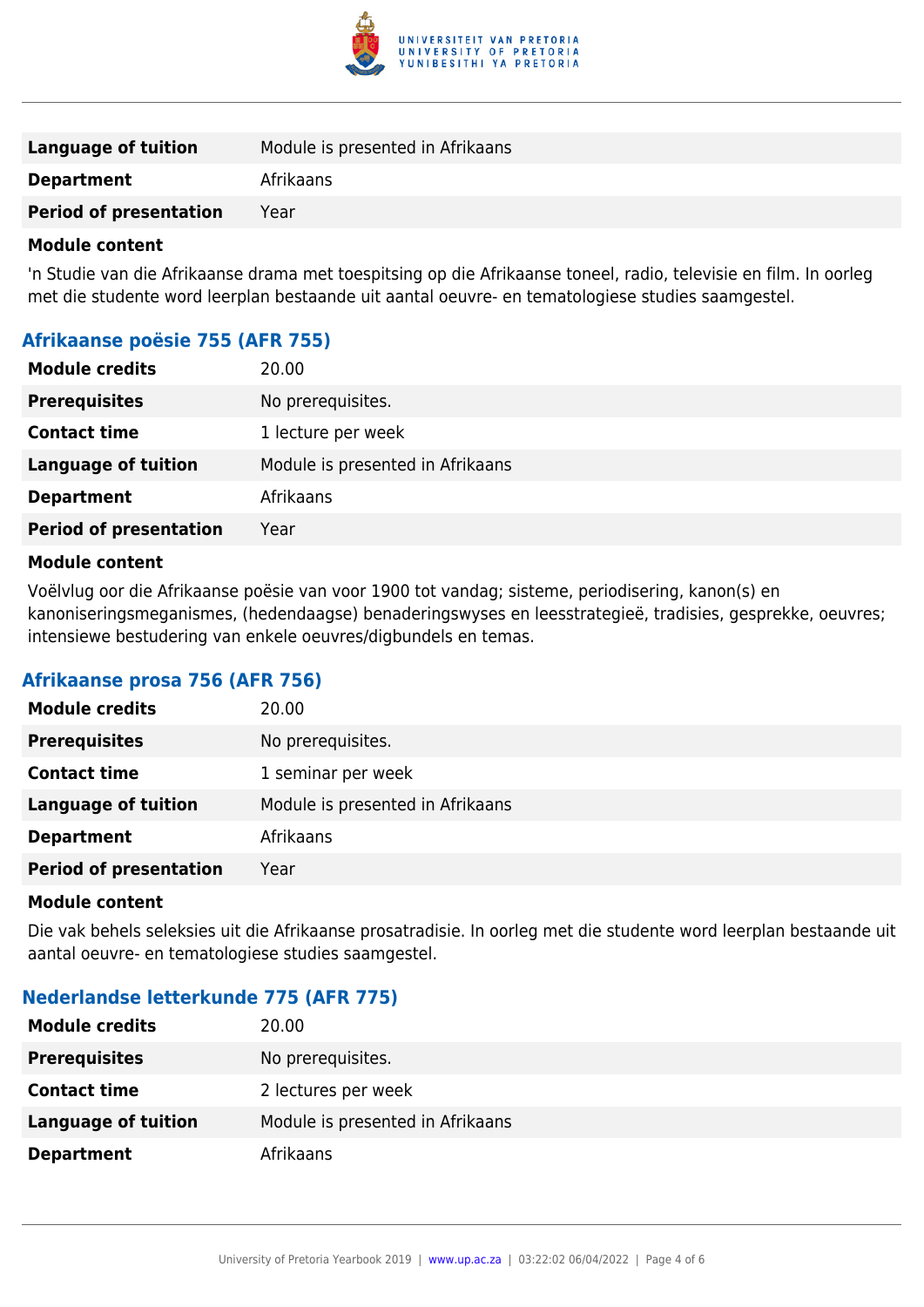

**Period of presentation** Year

#### **Module content**

Kulturele agtergrond van die Lae Lande; oorsig oor die Nederlandse en Vlaamse prosa en poësie.

# **Introduction to linguistics 710 (LCC 710)**

| <b>Module credits</b>         | 20.00                          |
|-------------------------------|--------------------------------|
| <b>Prerequisites</b>          | No prerequisites.              |
| <b>Contact time</b>           | 2 lectures per week            |
| <b>Language of tuition</b>    | Module is presented in English |
| <b>Department</b>             | Afrikaans                      |
| <b>Period of presentation</b> | Year                           |

#### **Module content**

The nature of human language, language knowledge, grammatical and pragmatic competence; language use, language acquisition and language change; components of grammar; analytical and descriptive concepts and techniques.

# **Introduction to literary theory 727 (LCC 727)**

| <b>Module credits</b>         | 20.00                          |
|-------------------------------|--------------------------------|
| <b>Prerequisites</b>          | No prerequisites.              |
| <b>Contact time</b>           | 1 lecture per week             |
| <b>Language of tuition</b>    | Module is presented in English |
| <b>Department</b>             | Afrikaans                      |
| <b>Period of presentation</b> | Year                           |

### **Module content**

The place, nature and function of theory of literature, research (hermeneutical, empirical), application; analysis, interpretation, evaluation and canonisation; literary systems (fields); capita selecta from 20th-century perspectives on literature and the study of literature; key issues in literary theory; primary and secondary sources.

## **Research report 732 (LCC 732)**

| <b>Module credits</b>         | 30.00                          |
|-------------------------------|--------------------------------|
| <b>Prerequisites</b>          | No prerequisites.              |
| Language of tuition           | Module is presented in English |
| <b>Department</b>             | Afrikaans                      |
| <b>Period of presentation</b> | Year                           |